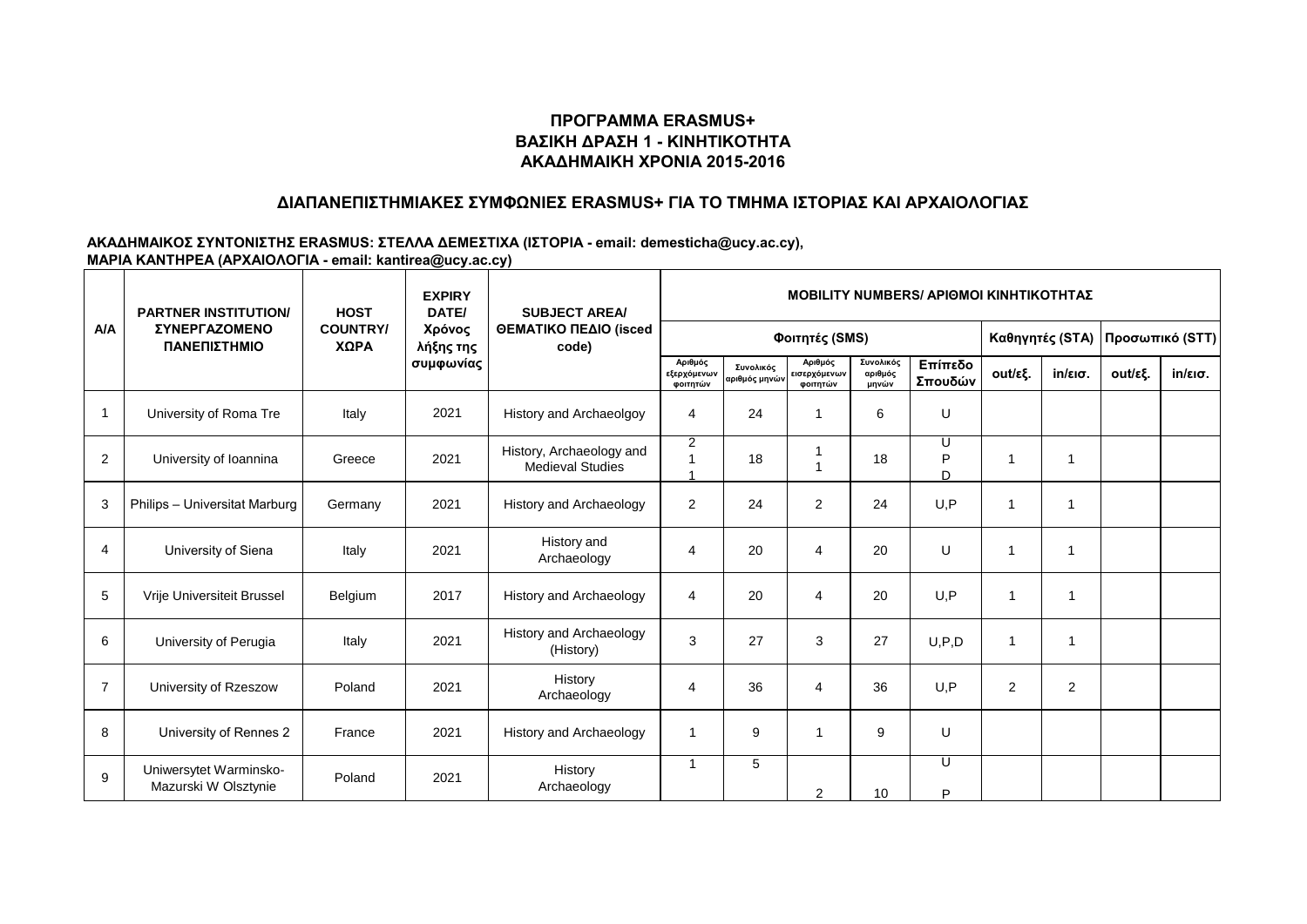### **ΔΙΑΠΑΝΕΠΙΣΤΗΜΙΑΚΕΣ ΣΥΜΦΩΝΙΕΣ ERASMUS+ ΓΙΑ ΤΟ ΤΜΗΜΑ ΙΣΤΟΡΙΑΣ ΚΑΙ ΑΡΧΑΙΟΛΟΓΙΑΣ**

|            | <b>PARTNER INSTITUTION/</b>             | <b>EXPIRY</b><br><b>HOST</b><br>DATE/ |                                  | <b>SUBJECT AREA/</b>                 | <b>MOBILITY NUMBERS/ APIOMOI KINHTIKOTHTAZ</b> |                            |                                     |                               |                    |                 |         |                 |                   |
|------------|-----------------------------------------|---------------------------------------|----------------------------------|--------------------------------------|------------------------------------------------|----------------------------|-------------------------------------|-------------------------------|--------------------|-----------------|---------|-----------------|-------------------|
| <b>A/A</b> | ΣΥΝΕΡΓΑΖΟΜΕΝΟ<br>ΠΑΝΕΠΙΣΤΗΜΙΟ           | <b>COUNTRY/</b><br>ΧΩΡΑ               | Χρόνος<br>λήξης της<br>συμφωνίας | ΘΕΜΑΤΙΚΟ ΠΕΔΙΟ (isced<br>code)       |                                                |                            | Φοιτητές (SMS)                      |                               |                    | Καθηγητές (STA) |         | Προσωπικό (STT) |                   |
|            |                                         |                                       |                                  |                                      | Αριθμός<br>εξερχόμενων<br>φοιτητών             | Συνολικός<br>αριθμός μηνών | Αριθμός<br>εισερχόμενων<br>φοιτητών | Συνολικός<br>αριθμός<br>μηνών | Επίπεδο<br>Σπουδών | out/εξ.         | in/εισ. | out/εξ.         | $in/\epsilon$ ισ. |
| 10         | University of Crete                     | Greece                                | 2021                             | <b>History and Archaeology</b>       | $\overline{2}$                                 | 10 <sup>1</sup>            | 2                                   | 10                            | U.P                | 1               |         |                 |                   |
| 11         | Universite Toulouse II Le<br>Mirail     | France                                | 2017                             | <b>History and Archaeology</b>       | 2                                              | 18                         | 2                                   | 18                            | U, P               | 1               |         |                 |                   |
| 12         | <b>Freie Universitat Berlin</b>         | Germany                               | 2021                             | <b>History and Archaeology</b>       | 1                                              | 10                         | 1                                   | 10                            | U, P               |                 |         |                 |                   |
| 13         | Universite de Lorraine (ex<br>Nancy 2)  | France                                | 2021                             | <b>History and Archaeology</b>       | 3                                              | 27                         | 3                                   | 27                            |                    | 1               |         |                 |                   |
| 14         | Universite de Picardie Jules<br>Verne   | France                                | 2021                             | <b>History and Archaeology</b>       | -1                                             | 6                          | 1                                   | 6                             | U.P                | 1               |         |                 |                   |
| 15         | University of Lodz                      | Poland                                | 2021                             | Humanities (History,<br>Archaeology) | 3                                              | 30                         | 3                                   | 30                            | U                  | 1               |         |                 |                   |
| 16         | Adam Mickiewicz University<br>of Poznan | Poland                                | 2021                             | History                              | $\overline{2}$                                 | 10                         | $\overline{2}$                      | 10                            | U, P, D            | -1              |         |                 |                   |
| 17         | Universytet Jagiellonski                | Poland                                | 2021                             | Archaeology                          | 2                                              | 10                         | $\overline{2}$                      | 10                            | U, P, D            |                 |         |                 |                   |
| 18         | Universite de Nantes                    | France                                | 2021                             | History, Archaeology                 | $\overline{2}$                                 | 10                         | 2                                   | 10                            | U, P               |                 |         |                 |                   |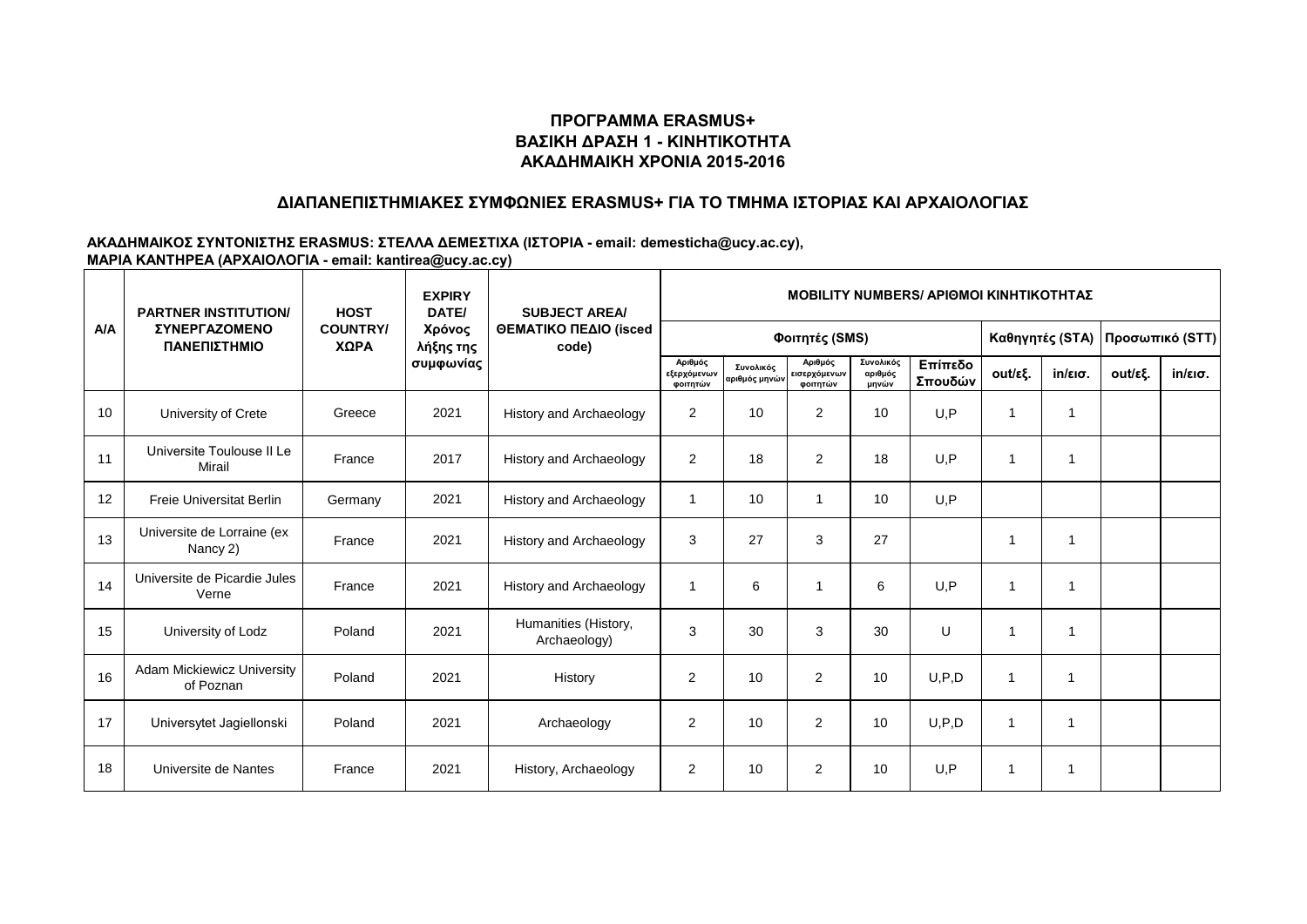### **ΔΙΑΠΑΝΕΠΙΣΤΗΜΙΑΚΕΣ ΣΥΜΦΩΝΙΕΣ ERASMUS+ ΓΙΑ ΤΟ ΤΜΗΜΑ ΙΣΤΟΡΙΑΣ ΚΑΙ ΑΡΧΑΙΟΛΟΓΙΑΣ**

|            | <b>PARTNER INSTITUTION/</b>                     | <b>HOST</b>             | <b>EXPIRY</b><br>DATE/           | <b>SUBJECT AREA/</b>                                                                           |                                    |                            |                                     | <b>MOBILITY NUMBERS/ APIOMOI KINHTIKOTHTAZ</b> |                    |                 |                   |                 |                   |
|------------|-------------------------------------------------|-------------------------|----------------------------------|------------------------------------------------------------------------------------------------|------------------------------------|----------------------------|-------------------------------------|------------------------------------------------|--------------------|-----------------|-------------------|-----------------|-------------------|
| <b>A/A</b> | <b><i>ΣΥΝΕΡΓΑΖΟΜΕΝΟ</i></b><br>ΠΑΝΕΠΙΣΤΗΜΙΟ     | <b>COUNTRY/</b><br>ΧΩΡΑ | Χρόνος<br>λήξης της<br>συμφωνίας | ΘΕΜΑΤΙΚΟ ΠΕΔΙΟ (isced<br>code)                                                                 |                                    |                            | Φοιτητές (SMS)                      |                                                |                    | Καθηγητές (STA) |                   | Προσωπικό (STT) |                   |
|            |                                                 |                         |                                  |                                                                                                | Αριθμός<br>εξερχόμενων<br>φοιτητών | Συνολικός<br>αριθμός μηνών | Αριθμός<br>εισερχόμενων<br>φοιτητών | Συνολικός<br>αριθμός<br>μηνών                  | Επίπεδο<br>Σπουδών | out/εξ.         | $in/\epsilon$ ισ. | out/εξ.         | $in/\epsilon$ ισ. |
| 19         | Johannes Gutenberg-<br><b>Universitat Mainz</b> | Germany                 | 2021                             | <b>History and Archaeology</b><br>(History)<br><b>History and Archaeology</b><br>(Archaeology) | $\overline{2}$<br>$\overline{2}$   | 20<br>20                   | $\overline{2}$<br>$\overline{2}$    | 20<br>20                                       | U, P, D<br>U, P, D |                 |                   |                 |                   |
| 20         | Universiteit Leiden                             | Netherlands             | 2021                             | Archaeology                                                                                    | 2                                  | 12                         | 2                                   | 12                                             | U, P, D            |                 |                   |                 |                   |
| 21         | Universitat Hamburg                             | Germany                 | 2021                             | <b>History and Archaeology</b>                                                                 | 2                                  | 20                         | $\overline{2}$                      | 20                                             | U                  |                 |                   |                 |                   |
| 22         | Europos Humanitarinis<br>University             | Lithouania              | 2021                             | History                                                                                        | 2                                  | 20                         | $\overline{2}$                      | 20                                             | U                  |                 |                   |                 |                   |
| 23         | Katholieke Universitei Leuven                   | Belgium                 | 2021                             | <b>History and Archaeology</b>                                                                 | 2                                  | 10                         | 2                                   | 10                                             | U, P, D            | 1               |                   |                 |                   |
| 24         | University of Szeged                            | Hungary                 | 2021                             | History                                                                                        | 3                                  | 15                         | 3                                   | 15                                             | U.P                | 1               |                   |                 |                   |
| 25         | University College Dublin                       | Ireland                 | 2021                             | Humanities (History)                                                                           |                                    | 10                         | 1                                   | 10                                             | U                  |                 |                   |                 |                   |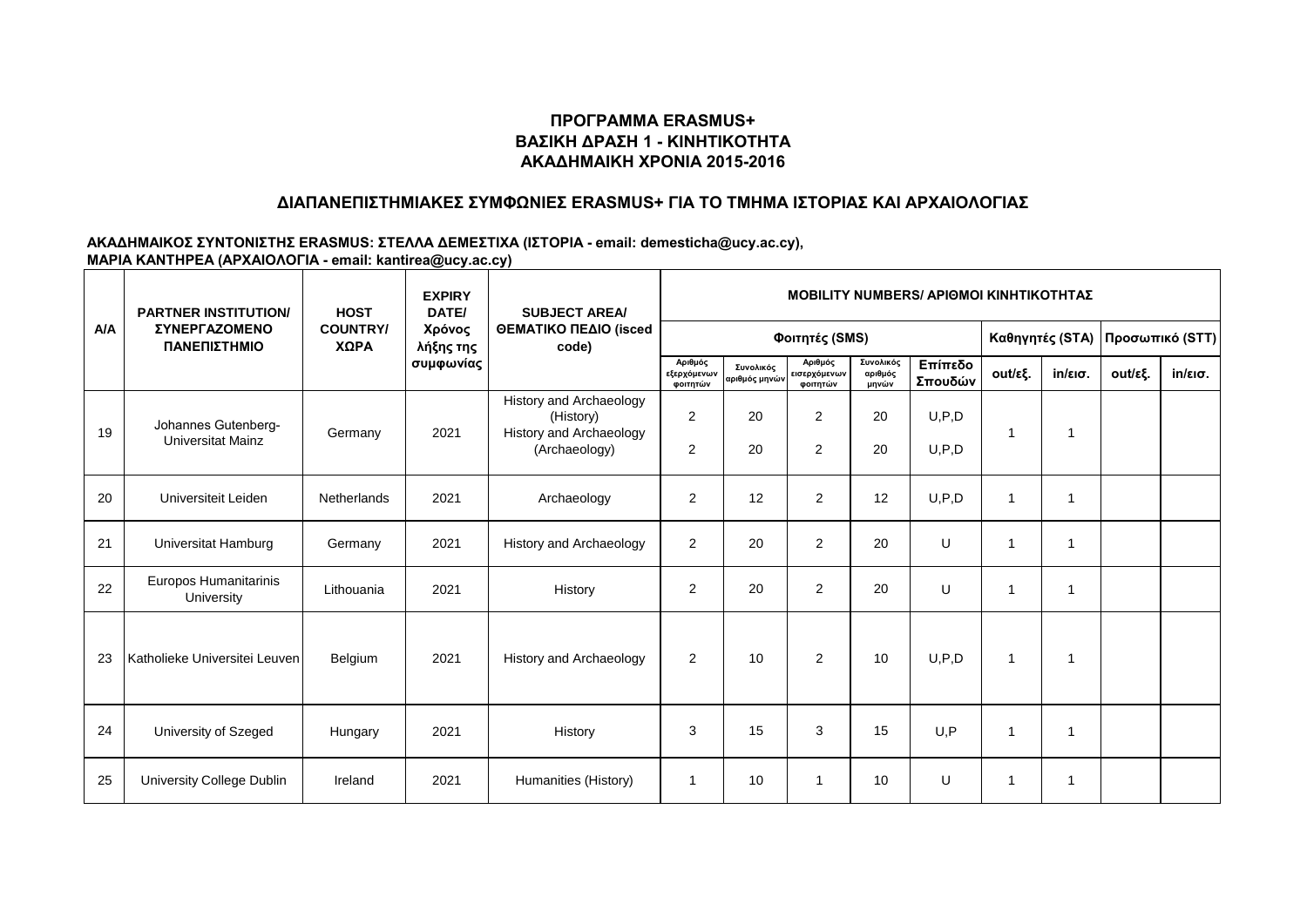### **ΔΙΑΠΑΝΕΠΙΣΤΗΜΙΑΚΕΣ ΣΥΜΦΩΝΙΕΣ ERASMUS+ ΓΙΑ ΤΟ ΤΜΗΜΑ ΙΣΤΟΡΙΑΣ ΚΑΙ ΑΡΧΑΙΟΛΟΓΙΑΣ**

|            | <b>PARTNER INSTITUTION/</b>                   | <b>HOST</b>             | <b>EXPIRY</b><br>DATE/<br>Χρόνος<br>λήξης της<br>συμφωνίας | <b>SUBJECT AREA/</b><br>ΘΕΜΑΤΙΚΟ ΠΕΔΙΟ (isced<br>code) | <b>MOBILITY NUMBERS/ APIOMOI KINHTIKOTHTAZ</b> |                            |                                     |                               |                    |              |                   |         |                   |  |
|------------|-----------------------------------------------|-------------------------|------------------------------------------------------------|--------------------------------------------------------|------------------------------------------------|----------------------------|-------------------------------------|-------------------------------|--------------------|--------------|-------------------|---------|-------------------|--|
| <b>A/A</b> | ΣΥΝΕΡΓΑΖΟΜΕΝΟ<br>ΠΑΝΕΠΙΣΤΗΜΙΟ                 | <b>COUNTRY/</b><br>ΧΩΡΑ |                                                            |                                                        |                                                |                            | Καθηγητές (STA)                     |                               | Προσωπικό (STT)    |              |                   |         |                   |  |
|            |                                               |                         |                                                            |                                                        | Αριθμός<br>εξερχόμενων<br>φοιτητών             | Συνολικός<br>αριθμός μηνών | Αριθμός<br>εισερχόμενων<br>φοιτητών | Συνολικός<br>αριθμός<br>μηνών | Επίπεδο<br>Σπουδών | out/εξ.      | $in/\epsilon$ ισ. | out/εξ. | $in/\epsilon$ ισ. |  |
| 26         | Universita degli Studi di<br>Sassari          | Italy                   | 2021                                                       | <b>History and Archaeology</b>                         | $\overline{2}$                                 | 12                         | $\overline{2}$                      | 12                            | U, P               |              |                   |         |                   |  |
| 27         | <b>Trinity College Dublin</b>                 | Ireland                 | 2021                                                       | <b>History and Archaeology</b>                         | $\overline{2}$                                 | 18                         | $\overline{2}$                      | 18                            | P                  |              |                   |         |                   |  |
| 28         | Universite de Provence - Aix-<br>Marselille I | France                  | 2021                                                       | Archaeology                                            | 2                                              | 10                         | 2                                   | 10                            | P                  | 1            |                   |         |                   |  |
| 29         | Universita Degli Studi di<br>Milano           | Italy                   | 2021                                                       | History and Archaeolgy                                 |                                                | 6                          | 1                                   | 6                             | U, P, D            | $\mathbf{1}$ |                   |         |                   |  |
| 30         | <b>Ruhr-Universitat Bochum</b>                | Germany                 | 2021                                                       | History, Philosophy                                    | 2                                              | 12                         | 2                                   | 12                            | U, P, D            | $\mathbf{1}$ |                   |         |                   |  |
| 31         | Mimar Sinan Fine Arts<br>University           | Turkey                  | 2021                                                       | <b>History and Archaelogy</b>                          | $\overline{4}$                                 | 24                         | $\overline{2}$                      | 12                            | U, P, D            | 1            |                   |         |                   |  |
| 32         | Pedagogical University of<br>Cracow           | Poland                  | 2021                                                       | History and Archaelogy                                 | 2                                              | 10                         | 2                                   | 10                            | U, P               | 1            |                   |         |                   |  |
| 33         | Universite de Paris-Sorbonne                  | France                  | 2018                                                       | <b>History and Archaeology</b>                         | 3                                              | 27                         | 3                                   | 27                            | U, P               |              |                   |         |                   |  |